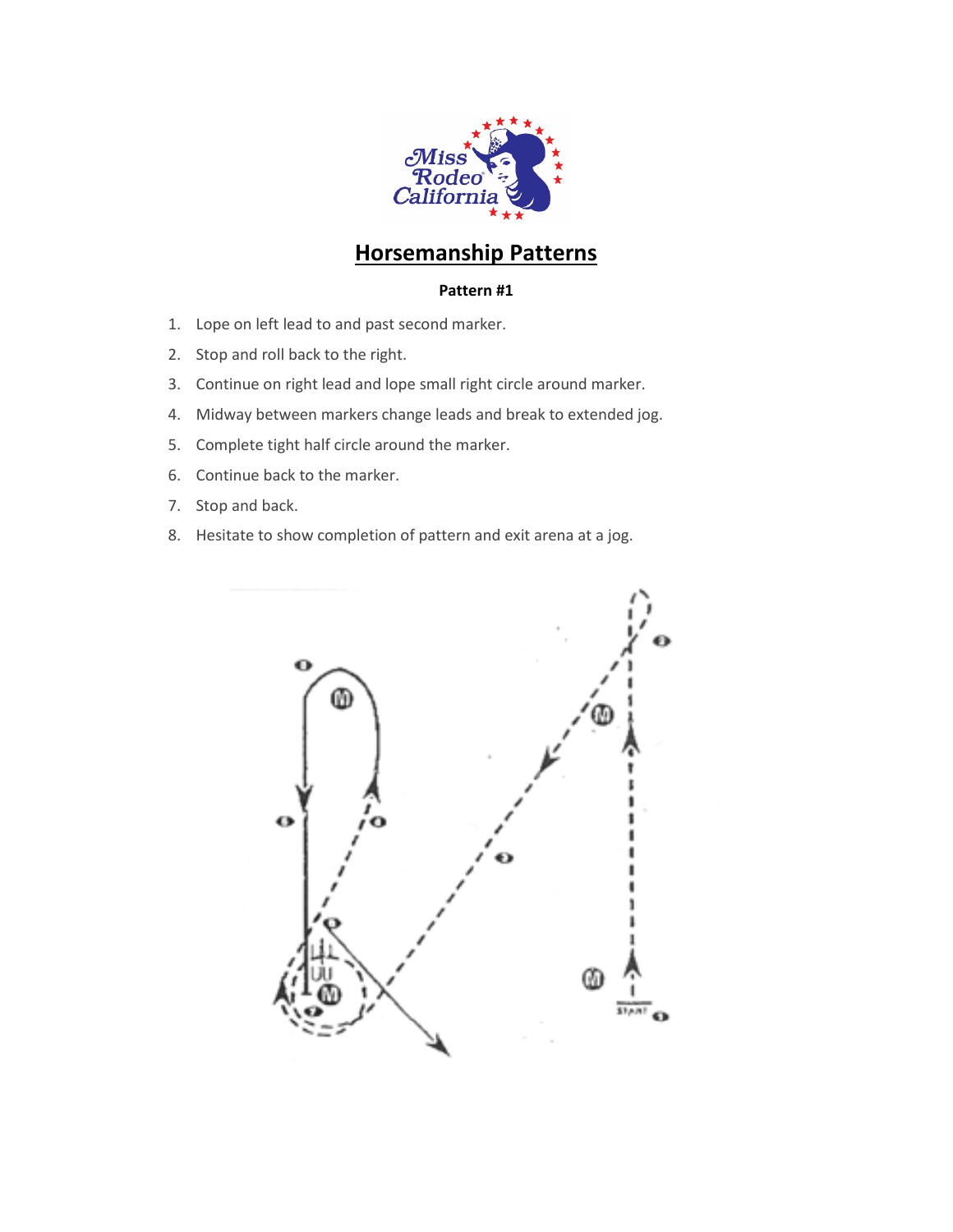- 1. Lope on left lead to second marker.
- 2. Stop and roll back to the right.
- 3. Immediately lope off on right lead and lope a
- 4. small circle around marker, continue to fourth marker.
- 5. Stop and do 360-degree turn to the left.
- 6. Lope around marker on left lead.
- 7. When even with marker, break to extended trot.
- 8. At marker, stop and back.
- 9. Exit arena at a jog.

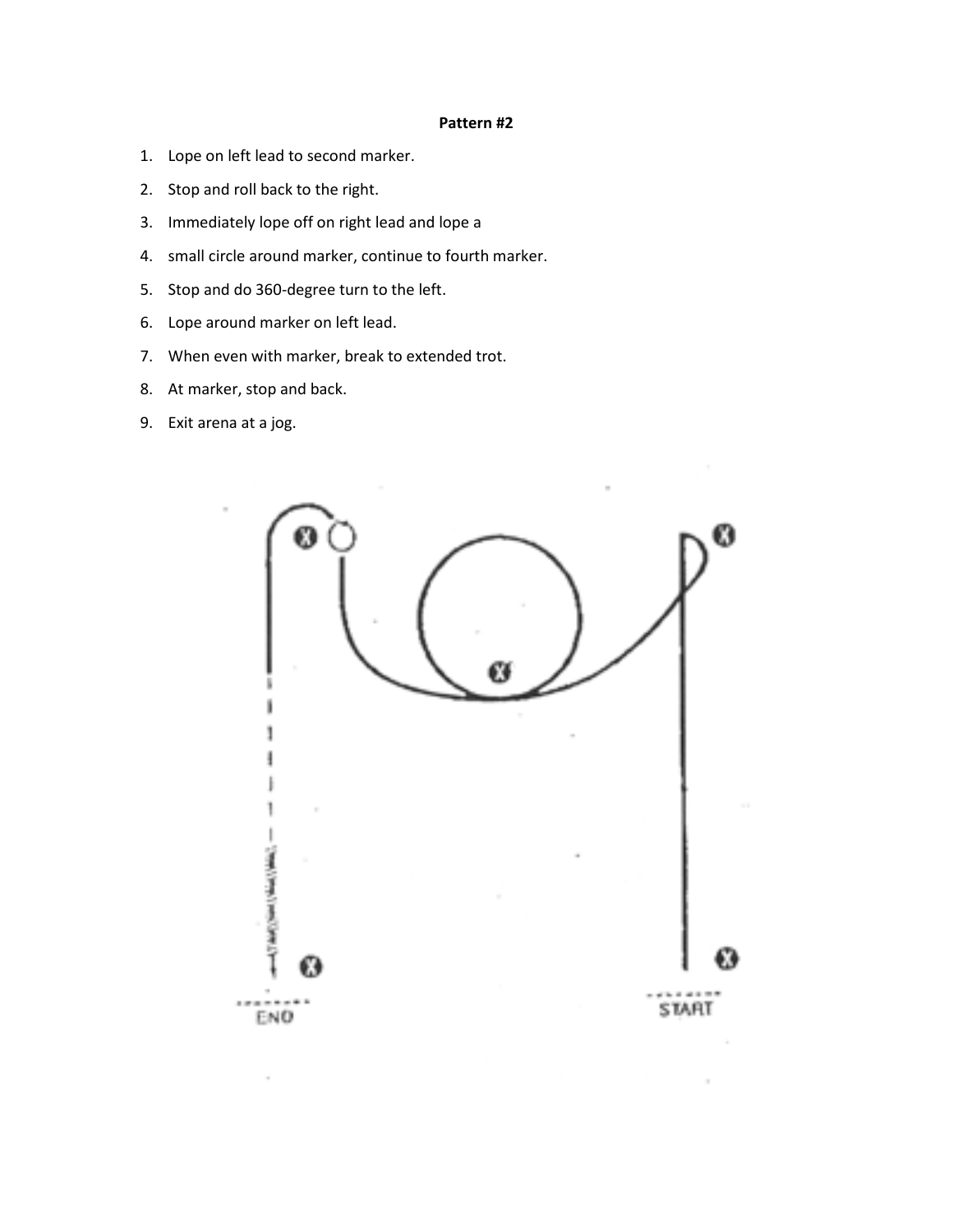- 1. Run with speed past end marker #2.
- 2. Stop. Roll back to the right.
- 3. Lope on left lead down and around marker #1.
- 4. Proceed up to marker #3.
- 5. Stop and turn left.
- 6. Extended trot to marker #4.
- 7. Stop and back.
- 8. Hesitate to show completion of pattern.
- 9. Exit the arena at a jog.

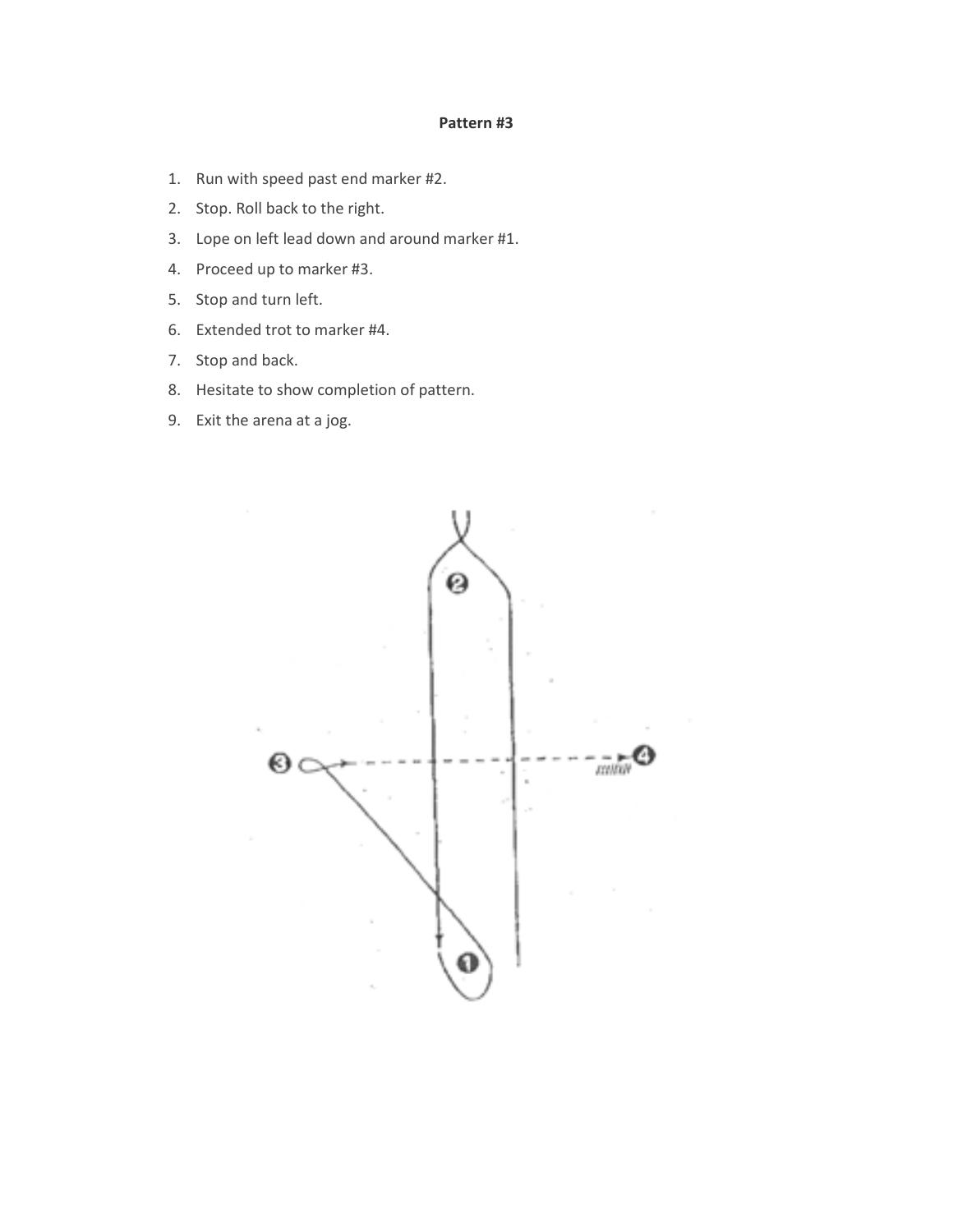- 1. Extended trot past third marker.
- 2. Stop. Do 1 1/4 turn to the left.
- 3. Lope immediately off on left lead.
- 4. Do small slow circle to left.
- 5. Stop even with top of third marker.
- 6. Do 180-degree right turn.
- 7. Lope immediately off on right lead.
- 8. Lope large fast circle to the right.
- 9. When even at top of third marker, break to jog.
- 10. Jog to middle marker.
- 11. Stop and back.
- 12. Exit the arena at a jog.

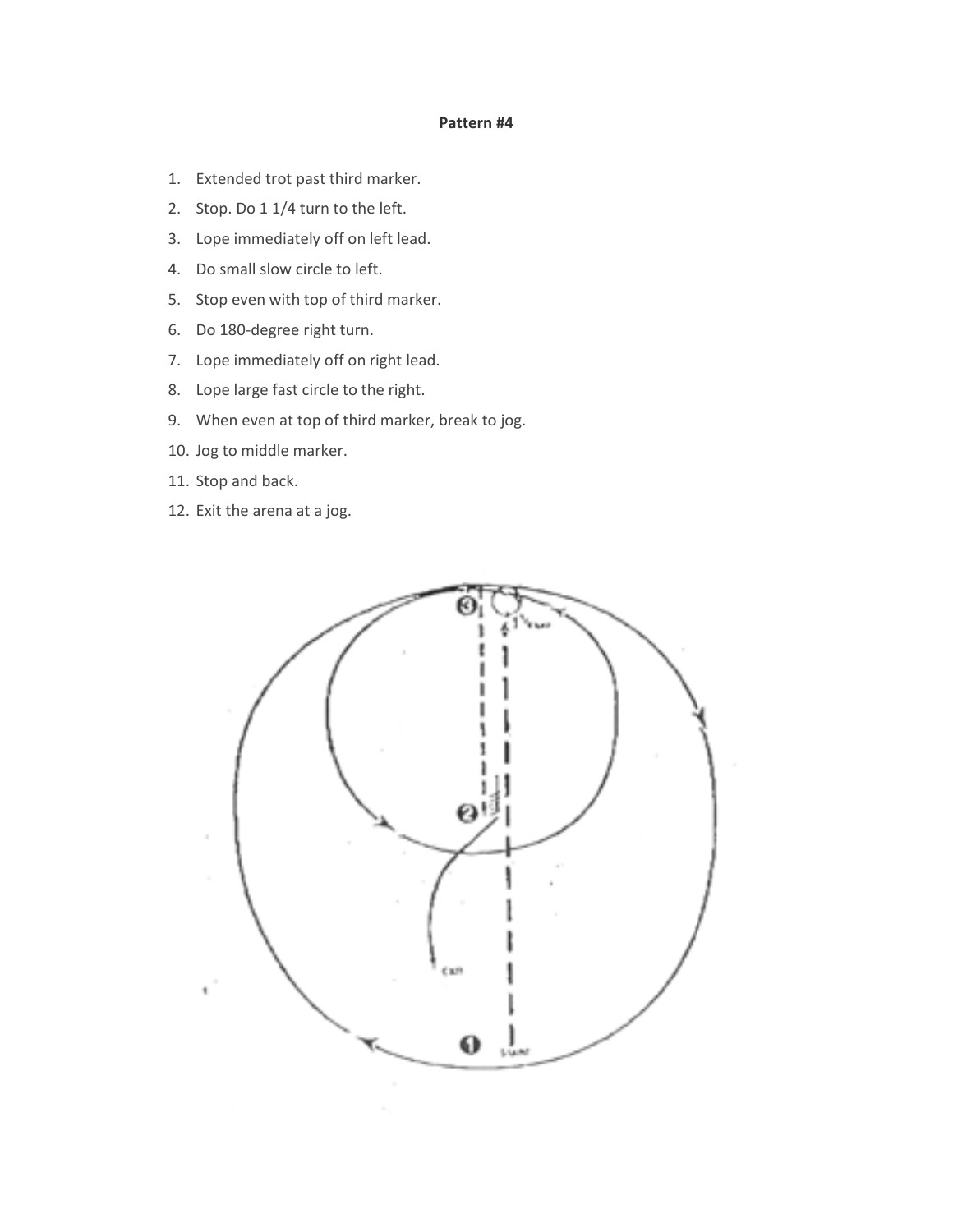- 1. Do extended jog alongside of arena, then to center.
- 2. Begin lope at center of arena and lope left circle on left lead.
- 3. Change leads at center of arena and lope right circle on right lead.
- 4. Change leads and continue loping around end of arena.
- 5. Once on the straight, increase speed and continue around end of arena.
- 6. Stop and back.